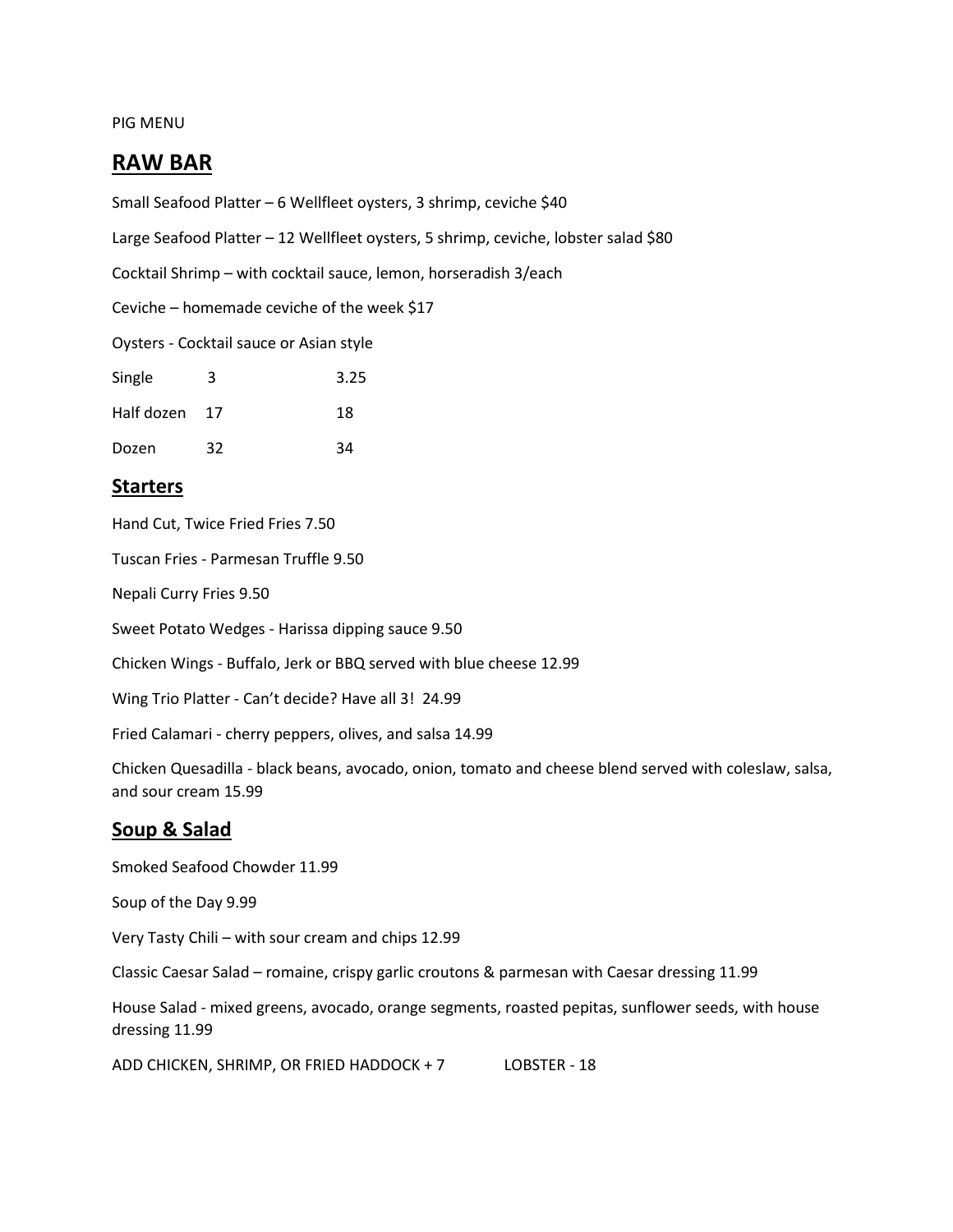Upgrade to salad or sweet potato wedges - \$4

Upgrade to Tuscan or Curry Fries - \$3

#### **Sandwiches**

All Sandwiches are served with hand cut fries Lobster Roll – lobster, light mayo, topped with bacon on a buttered New England roll 25.99 Fish Sandwich - fried haddock, lettuce, tomato, house made tartar on a brioche bun 16.99 A.B.T - avocado, bacon, tomato, mayo on a crusty bun 16.99 B.L.T. - smoked bacon, lettuce, tomato, mayo on a crusty bun 16.49 Pulled Pork Sandwich - slow roasted pulled pork with smoky BBQ sauce, house made slaw, pickles on a brioche bun 17.49 Vegetable Sandwich - seasoned grilled vegetables, hummus, yogurt dill sauce on grilled pita bread 16.99 Fish Tacos – lightly fried haddock, house slaw, avocado 19.99 Cubano Toastie - slow roasted pork, black forest ham, swiss, jalapeño/grain mustard relish, mayo pressed on toasted baguette 16.99

Pesto Chicken Toastie - sliced chicken, brie, tomato, pesto pressed on toasted hearty white bread 16.99

BBQ Ranch Fried Chicken Sandwich – slaw, bbq, ranch, pickles on a brioche bun 17.49

#### **Burgers**

Served with lettuce, tomato, onion and hand cut fries

Add Cheddar, Swiss, Provolone, Blue Cheese or Bacon + 3.00

Squealing Pig Burger – 16.99

Hog Burger - blue cheese, chipotle onions, bacon 17.99

Lamb Burger – English mint sauce, yogurt mint sauce, cucumber 18.49

Veggie Burger - roasted red pepper hummus, cucumber, yogurt dill sauce 14.99

Salmon Burger - fresh grilled ground salmon with a caper-dill aioli 18.49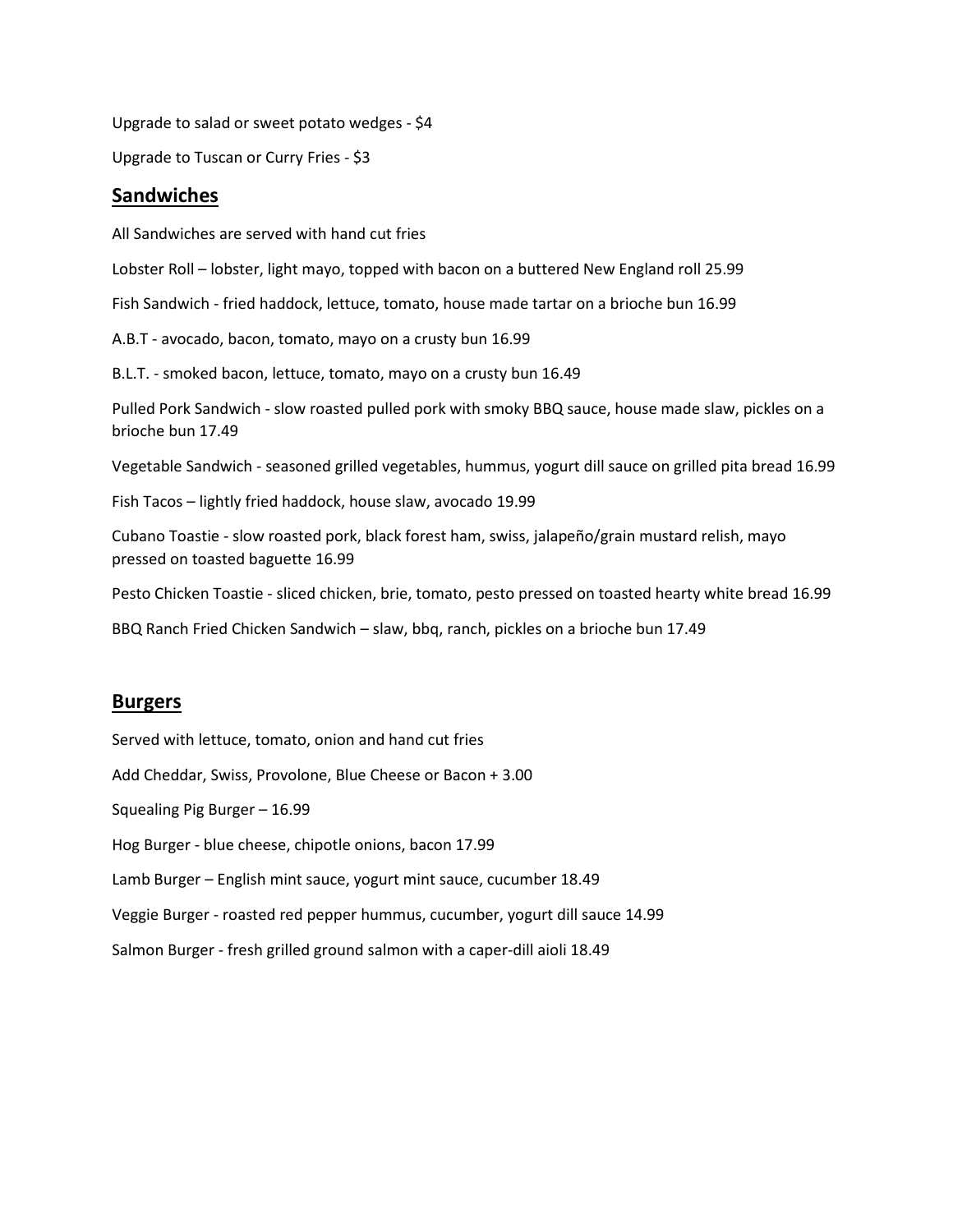# **Plates**

Nepali Curry - - traditional Nepali curry with green beans, zucchini, red and green peppers, summer squash, cauliflower served with rice & papadum

Veggie 15.99

Chicken 17.99

Fish 18.99

Fish & Chips - dayboat haddock, lightly battered served with fries, tartar sauce, and slaw 21.99

Fried Chicken - breaded half chicken marinated in buttermilk, Tabasco, house blended spices, served with fries and slaw 21.99

Spicy Beef Kebabs - marinated sirloin, onions, cherry tomatoes, bell peppers, served with a garden salad 22.99

Guinness Braised Sirloin Stew - a rich stew made with Guinness braised sirloin with brussel sprouts and potatoes (seasonal) 22.99

Shepherd's Pie - braised lamb and beef combined with root vegetables (seasonal) 22.99

### **Sides**

House Made Cole Slaw 5 Buttery Mashed Potatoes 6 White Rice 4 Extra Sauce 1

# **Kids**

All Served with Fries Grilled Cheese 9.99 Chicken Tenders 10.99 Cheese Quesadilla 10.99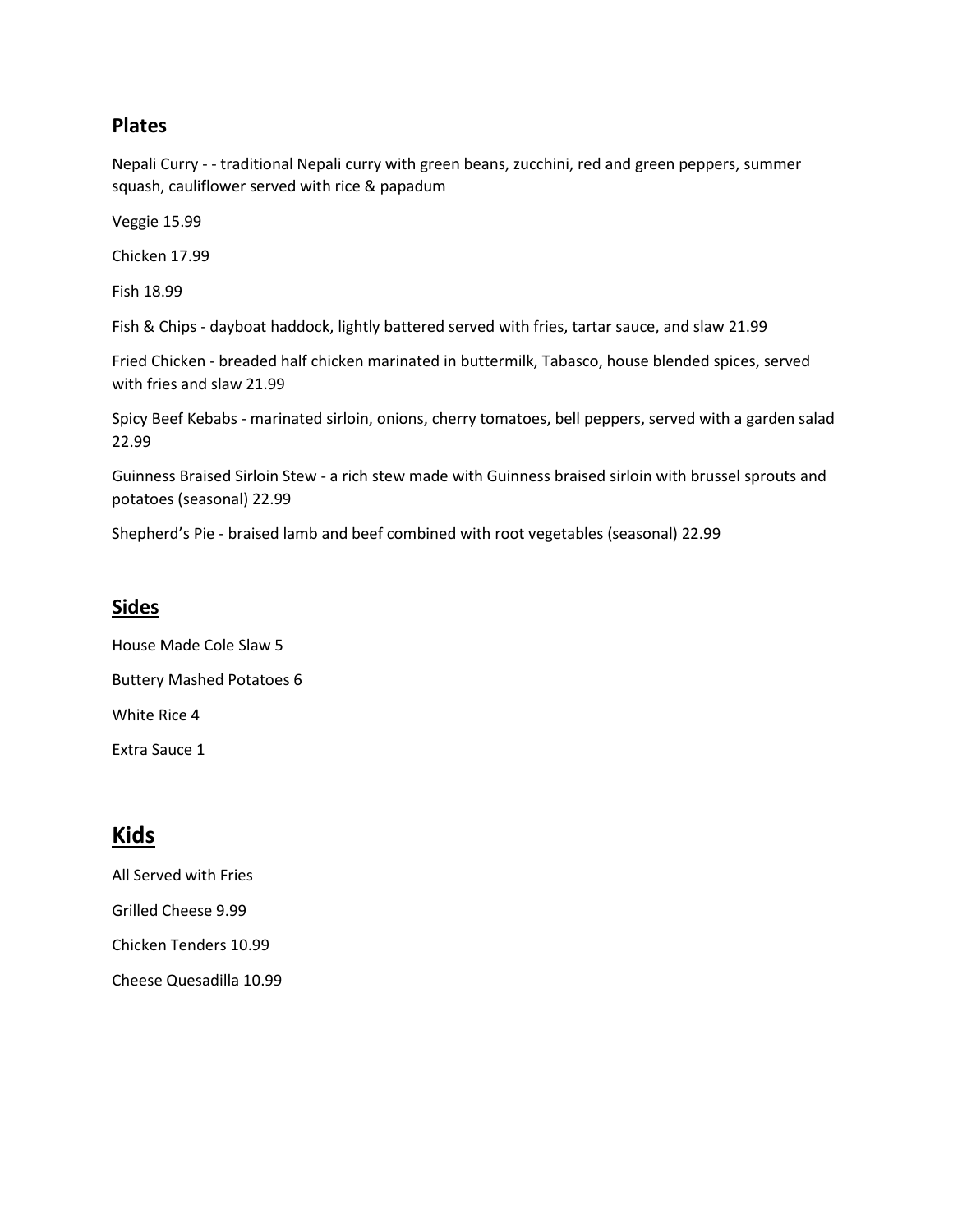#### DRAFTS

PIG SWILL - Our Rotating Tap, ask your server what we're servin' up! \$7

FEATURE DRAFT - Our seasonal tap \$8

MAINE BEER COMPANY LUNCH - Lunch is a special whale that has been spotted off the Maine coast since 1982. She has what looks like a bite taken out of her fin, which adds to her unique character 13

GUINNESS IRELAND - Dry, Irish Stout from Dublin dating back to the 1700's \$8

STELLA ARTOIS BELGIUM - Crisp, light, Bohemian Hops give this beer a distinct flavor \$8

CISCO'S WHALE'S TALE PALE ALE MA - Rich, Malty, Sweet Fruit and Light Hops \$8

STORMALONG CIDER MA - easy-drinking with a nice balance of semi-sweet and tart apple \$8

FIDDLEHEAD IPA VT - a hop forward American IPA with mellow bitterness, citrusy & dank, well balanced \$9

PEAK ORGANIC FRESH CUT PILS ME - dry-hopped pilsner \$8

CAPE COD BLONDE MA - Light and refreshing. A polished golden ale with a clean finish \$8

#### **LAGERS+PILSNERS**

BUDWEISER MO 5

BUD LIGHT MO 5

COORS LIGHT CO 6

MILLER LIGHT WI 6

MILLER HIGH LIFE WI 5

NARRAGANSETT RI 5

SIX POINT THE CRISP NY 7

HEINEKEN NETHERLANDS 6

SHOVEL TOWN CERVEZA MA 8

CORONA MEXICO 6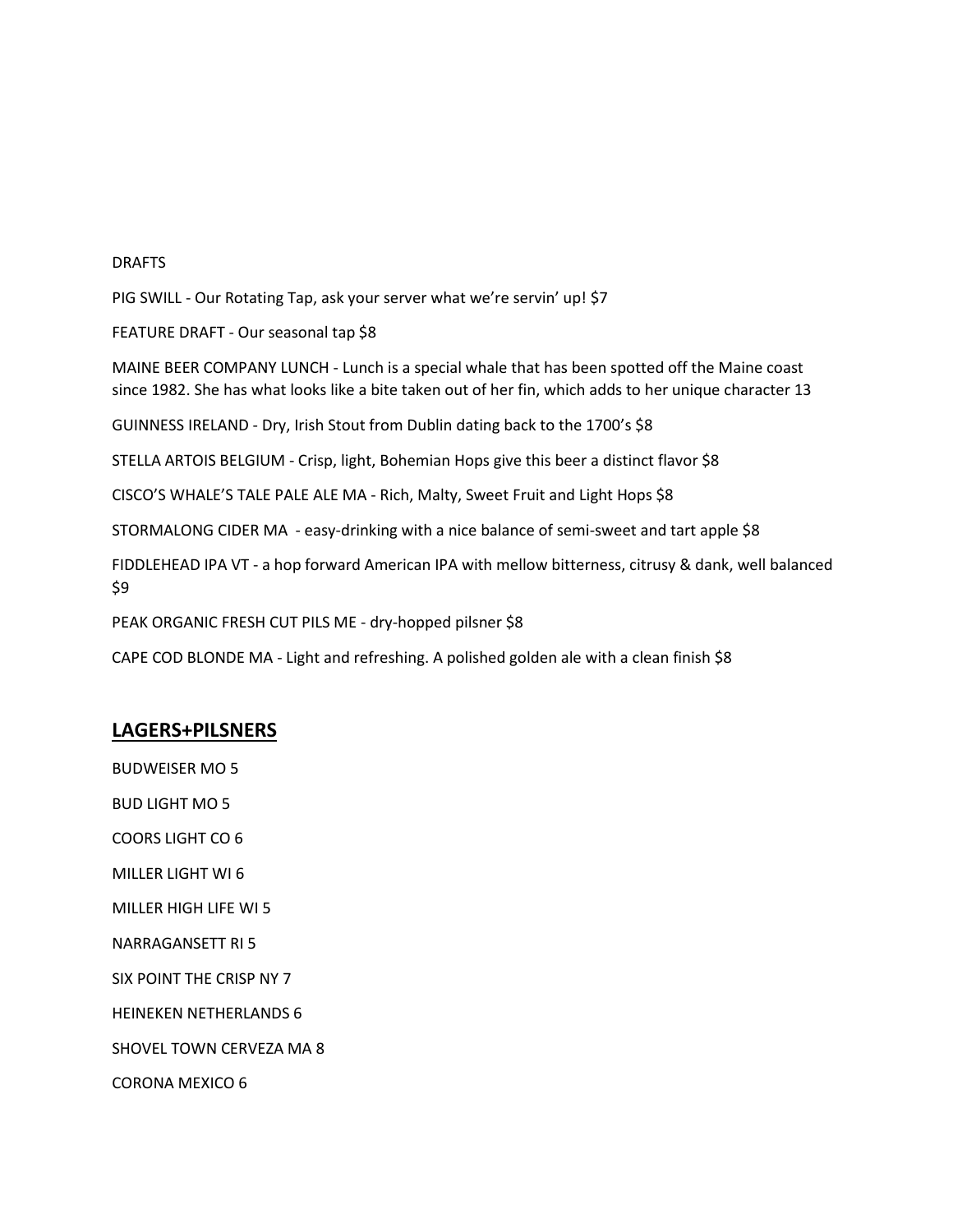### **WHEAT BEER**

ALLAGASH WHITE ME 8 CISCO GREY LADY MA 7 JACK'S ABBEY BLOOD ORANGE MA 9 BAREWOLF AMONG THE WILDFLOWERS HEFEWEIZEN MA 9

## **STOUTS+PORTERS**

YOUNG'S DOUBLE CHOCOLATE STOUT ENGLAND 10 EXHIBIT A BRIEFCASE PORTER MA 10 FOUNDERS BREAKFAST STOUT MI 9 LEFT HAND MILK STOUT CO 9 **ALES** BODDINGTON'S ENGLAND 9

PEAK ORGANIC THE JUICE ME 8 SIERRA NEVADA CA 7

DUVEL BELGIUM 10

CHIMAY BLUE BELGIUM 12

DELIRIUM TREMONS BELGIUM 13

# **IPA'S**

MIGHTY SQUIRREL CLOUD CANDY MA 9 CONEHEAD VT 9 LORD HOBO BOOM SAUCE MA 10 CAPE COD MA 8 HOG ISLAND OUTERMOST IPA MA 8 STELLWAGEN WHALE WATCHER SESSION MA 9 SHOVEL TOWN FLYAWAY MA 10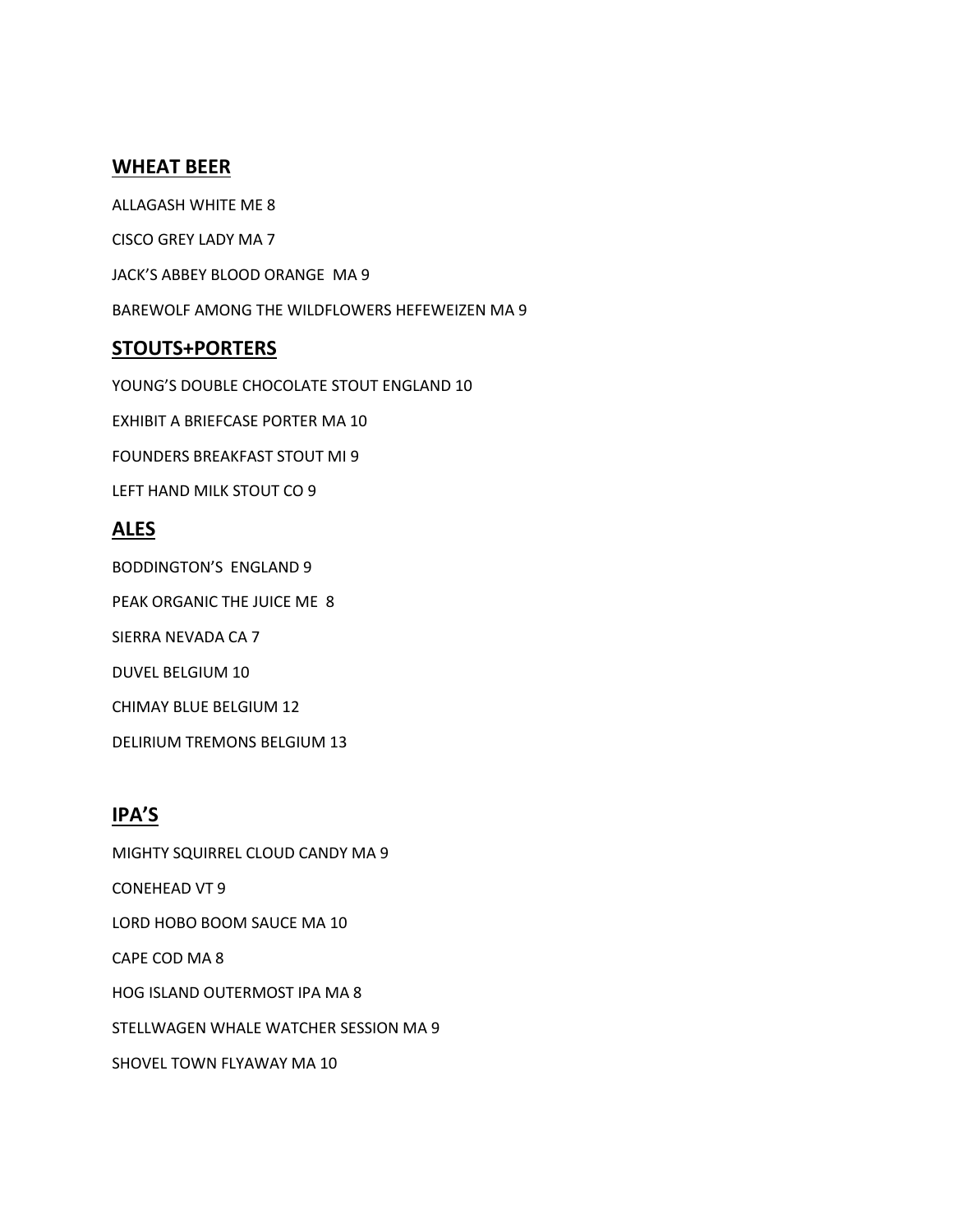# **BEST OF THE REST**

URBAN ARTIFACT SOUR 8 DEVIL'S PURSE KOLSCH CO 8 EXHIBIT A SOUR MA 8 WHITE CLAW (BLACK CHERRY/GRAPEFRUIT) 8 OMISSION LAGER OR 7 **CIDERS** MAGNER'S IRISH CIDER MA 7 STORMALONG UNFILTERED 9 HIGH LIMB CORE CIDER 9

DOWNEAST SEASONAL 8

# **NON ALCOHOLIC**

ATHLETIC BREWING 7

### **WINE**

## **SPARKLING**

PROSECCO, Italy 10/35

# **WHITE**

PINOT GRIGIO, Italy 9/33

SAUVIGNON BLANC, New Zealand 10/35

COTES DU RHONE, France 11/39

CHARDONNAY, California 13/47

# **RED**

PINOT NOIR, California 12/43